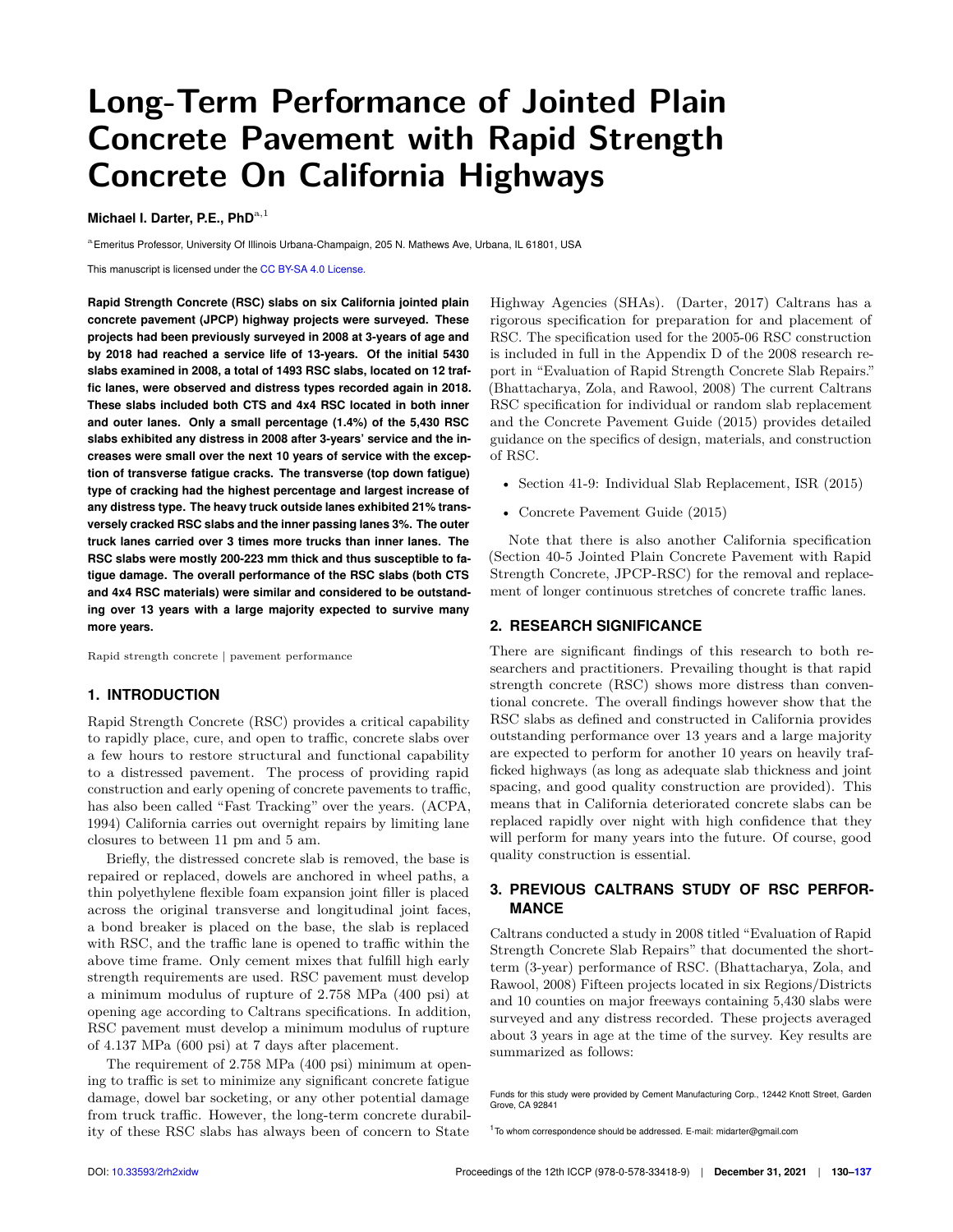- "Only 1.4 percent of the slabs surveyed showed premature distress.
- "Difference in performance based on type of cement used, traffic level, level of subbase preparation, and the contractor performing the work could not be established due to a lack of representative data.
- "Mid-panel and surface cracking was the most prevalent distress type, followed by corner breaks and spalling, respectively.
- "Spalling was caused primarily by improper placement of the bond breaker foam/expansion joint material (or lack thereof).
- "In a few instances, mid-panel cracking resulted from excessive slab lengths or crack migration from adjacent slabs.
- "Corner breaks may be attributed to lack of re-compaction of the existing supporting material prior to RSC placement.
- $\bullet~~$  "Of those sites where proper construction techniques were followed, there were very few minor observed distresses, if any.
- "Early age panel distress and failures observed on all the sites can be attributed to construction errors." (Bhattacharya, Zola, and Rawool, 2008)

**A. Follow Up Study of Long Term Performance of RSC Replacement Slabs.** These results are impressive with only 1.4 percent RSC slabs showing any significant distress after 3 years of service life under heavy truck and auto traffic. But of course, the big question is what will be the long-term service life of these RSC slabs? Given the importance of the long-term performance and survival of these critical RSC slab replacements, it is of great interest to conduct a follow-up to this original study. Thus, a further study was planned and conducted that utilized Caltrans pavement management videos of a portion of these pavements taken over time. These video surveys were conducted by lane so that the impact of truck traffic level on RSC slabs could be evaluated.

This study examines the long-term performance in California of six randomly selected projects from the same study published in 2008 where RSC was used and the RSC manufacturer was known. These projects included several miles of traffic lanes and used all 12 inner and outer traffic lanes. The RSC slab replacements were in service for approximately 13 years. The individual projects all had high auto and truck volumes, but the truck volume on individual traffic lanes on these projects varied widely.

**B. Field Surveys and Database.** An overview of the six JPCP projects that contain hundreds of RSC replaced slabs is shown in Table [1.](#page-2-0) There are six overall separate projects and the survey was done by lane, thus, the results are presented by project and lane. This makes it possible to include an evaluation of the level of truck traffic on performance since the truck lane distribution varies dramatically across multiple traffic lanes.

- A total of 1,493 RSC slabs located on six projects were surveyed using the latest 2018 Caltrans video monitoring films, all observable distresses were identified. The projects chosen in Table 1 were from a list of projects surveyed in 2008 where the RSC material type was known and their condition was evaluated approximately 3 years after construction. (Bhattacharya, Zola, and Rawool, 2008)
- These 1,493 slab replacements were placed mostly in 2005 which makes them on average about 13 years of age (as of 2018) on major truck carrying freeways in California. Caltrans Regions covered by the projects include San Bernardino (3), Los Angeles (1), Ventura (1) and Sacramento (1).
- The RSC material used was CTS on five projects (864) Slabs) and 4x4 (629 slabs) on one large project (Bhattacharya, Zola, and Rawool, 2008). Both CTS and 4x4 are described in the section "Description of RSC Slab Materials".
- These RSC slab replacements were completed in all lanes including the inner lane (with the lowest truck volume, designated Lane 1) across to the outer heavy truck lane (designated Lane 4 if there are 4 lanes in one direction).
- The numbers of trucks that have passed over these slab replacements in 13 years were estimated from Caltrans traffic data and range from less than 1 million to 34 million. There was a total of 12 traffic lanes surveyed from all projects that included the 1493 RSC slab replacements.

Table [2](#page-2-1) provides a more detailed summary of these projects and 12 traffic lanes that were included in the 2018 survey.

- Distresses that were identified in these slabs include the following:
	- **–** Transverse cracking
	- **–** Longitudinal cracking
	- **–** Corner cracking
	- **–** Joint spalling (spalling that occurred within the RSC slab, not in the surrounding concrete)

In addition to the video surveys, on-site visits were made in July 2019 to five of the six projects. This was to confirm or validate that no additional distresses that could not be observed in the videos existed. The field observations confirmed that there were no additional distress types that had occurred, particularly durability types of distress or joint faulting. Photos of these projects are provided later in this document.

# **4. DESCRIPTION OF RSC SLAB SURVEY**

The Caltrans Pathways Software was used to locate and rate each of the 1493 RSC slab replacements. The software showed a "horizon" perspective of the highway ahead, and at the same time an "overhead" view of the RSC slab surface. An "overhead 3D" view of the slab surface was also provided that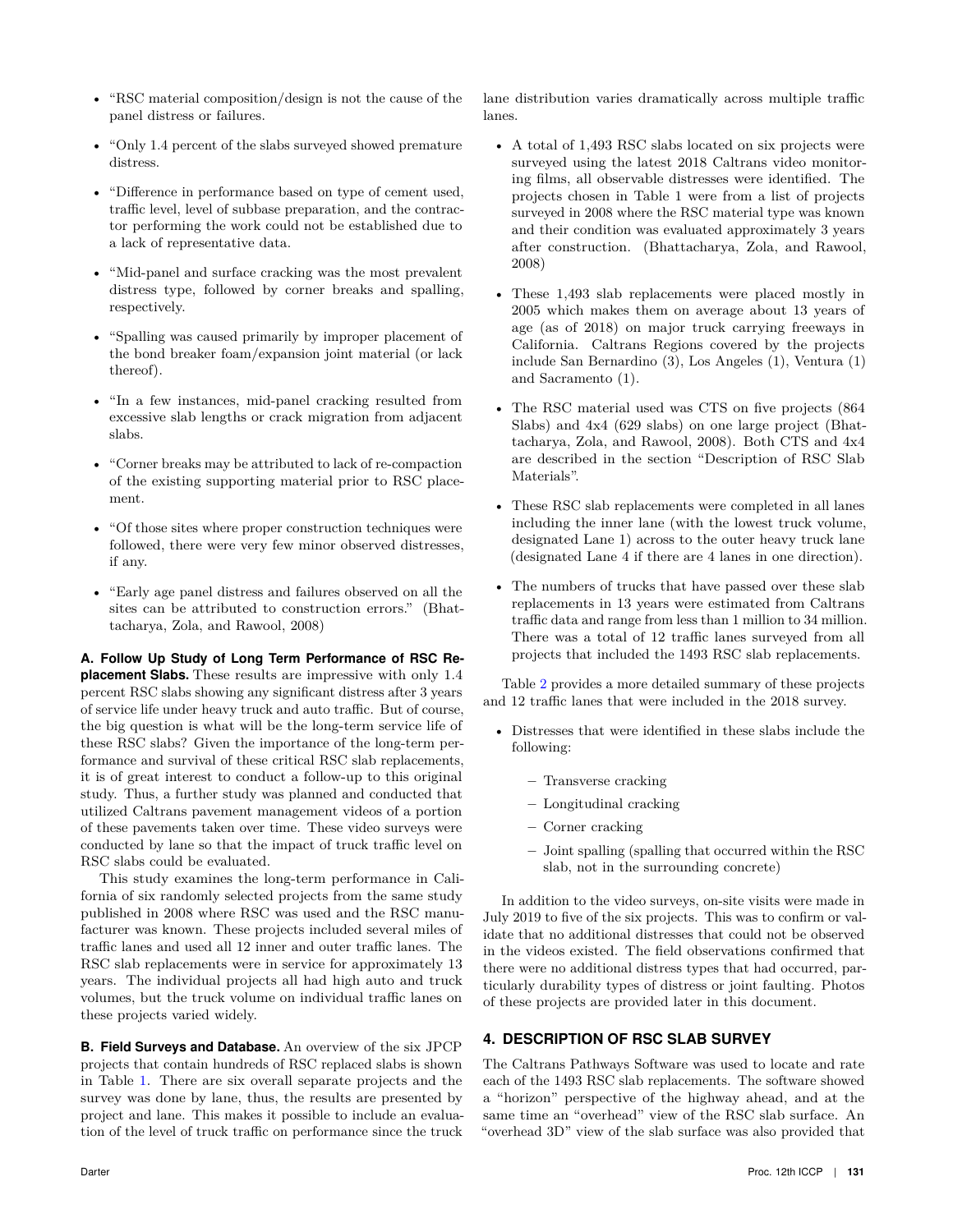<span id="page-2-0"></span>

| Route        | District, County, ID          | Post Mile     | 2016<br>2-Way AADTT | Design                             | Constr. & RSC Constr. Year | Age of RSC, years | Type RSC<br>Material |
|--------------|-------------------------------|---------------|---------------------|------------------------------------|----------------------------|-------------------|----------------------|
| $I-10$       | 8, San Bernardino<br>08-0A180 | $0 - 14.8$    | 17,000              | 8-9 in JPCP<br>6-in LCB<br>4-in AB | 1970s.<br>2005             | 13                | <b>CTS</b>           |
| $I-10$       | 8, San Bernardino<br>08-49370 | $14.8 - 20.0$ | 20,000              | 8-9 in JPCP<br>6-in LCB<br>4-in AB | 1970s.<br>2005             | 13                | <b>CTS</b>           |
| $I-10$       | 8, San Bernardino<br>08-4192U | $24.5 - 39.1$ | 17,000              | 8-9 in JPCP<br>4-in CTB<br>4-in AB | 1970s.<br>2005             | 13                | <b>CTS</b>           |
| $1-5$        | 7, LA<br>07-45050             | 76-88.6       | 17,000              | 8-9 in JPCP<br>4-in CTB<br>3-in AB | 1970s.<br>2005             | 13                | 4X4                  |
| <b>US-50</b> | 3. Sacramento<br>03-0A840     | $0.8 - 4.8$   | 8,500               | 8-9 in JPCP<br>6-in LCB<br>4-in AB | 1972,<br>2005              | 13                | <b>CTS</b>           |
| SR-126       | 7, Ventura<br>07-24490        | $0 - 13$      | 2,800               | 8-9 in JPCP<br>4-in CTB<br>4-in AB | 1972,<br>2006              | 12                | <b>CTS</b>           |

**Table 1. Summary of RSC projects location, construction, traffic, age in 2018, and RSC.**

<span id="page-2-1"></span>**Table 2. Summary of 2018 Projects and Traffic Lanes Surveyed.**

|                                                                                                 |                        |            |                  | <b>RSC</b>      |               |       | Survey ADTT 20 Total Trucks Total RSC Trans Crk Long Crk Corner Crk |       |         |              |        | Spall   |
|-------------------------------------------------------------------------------------------------|------------------------|------------|------------------|-----------------|---------------|-------|---------------------------------------------------------------------|-------|---------|--------------|--------|---------|
| Route                                                                                           | <b>District County</b> |            | MP to MP+        | <b>Material</b> |               |       | Lane* ck Traffil In Lane***                                         | Slabs | % Slabs | % Slabs      | %Slabs | % Slabs |
| $1 - 10$                                                                                        | 8                      | SBD        | $0 - 14$ EBL     | <b>CTS</b>      | 1 Inner       | 17000 | 2.016.625                                                           | 3     | 0.0     | $\Omega$     | 0.0    | 0.0     |
| $1 - 10$                                                                                        | 8                      | SBD        | 14.5 - 20 WBL    | <b>CTS</b>      | 4 Outer       | 20000 | 28.470.000                                                          | 70    | 2.9     | $\Omega$     | 0.0    | 0.0     |
| $1 - 10$                                                                                        | s.                     | SBD        | 15.5 - 19.9 WBL  | <b>CTS</b>      | 3 Inner       | 20000 | 11.862.500                                                          | 183   | 0.5     | $\Omega$     | 0.0    | 1.1     |
| $1 - 10$                                                                                        | s.                     | SBD        | 15.5 - 20 EBL    | <b>CTS</b>      | 3 Inner       | 20000 | 11.862.500                                                          | 245   | 0.4     | 0.4          | 0.0    | 2.0     |
| $1 - 10$                                                                                        | 8                      | SBD        | 24.5 - 30 EBL    | <b>CTS</b>      | 3 Inner       | 24000 | 14.235.000                                                          | 6     | 0.0     | $\mathbf{0}$ | 0.0    | 0.0     |
| $1 - 10$                                                                                        | s.                     | SBD        | 24.5 - 30 EBL    | <b>CTS</b>      | 4 Outer 24000 |       | 34.164.000                                                          | 45    | 4.4     | $\Omega$     | 0.0    | 2.2     |
| $1-5$                                                                                           | $\overline{ }$         | 1A         | 76 - 88.6 NBL    | 4x4             | 1 Inner       | 17000 | 2.016.625                                                           | 68    | 0.0     | $\Omega$     | 0.0    | 0.0     |
| $1-5$                                                                                           | 7                      | LA         | 76 - 88.6 NBL    | 4x4             | 2 Inner       | 17000 | 4.033.250                                                           | 561   | 0.2     | $\Omega$     | 0.0    | 2.1     |
| <b>US-50</b>                                                                                    | 3                      | SAC        | $1.1 - 4.8$ EBL  | <b>CTS</b>      | 3 Outer       | 8500  | 10.083.125                                                          | 51    | 29.4    | $\mathbf{0}$ | 2.0    | 2.0     |
| <b>US-50</b>                                                                                    | 3                      | SAC        | $0.84 - 2.9$ EBL | <b>CTS</b>      | 1 Inner       | 8500  | 2.016.625                                                           | 8     | 12.5    | $\Omega$     | 0.0    | 0.0     |
| SR-126                                                                                          | $\overline{ }$         | <b>VFN</b> | $0 - 13$ EBL     | <b>CTS</b>      | 1 Inner       | 2800  | 664,300                                                             | 30    | 10.0    | $\Omega$     | 0.0    | 0.0     |
| SR-126                                                                                          | 7                      | VEN        | $0 - 4$ EBL      | <b>CTS</b>      | 2 Outer       | 2800  | 5.978.700                                                           | 223   | 45.7    | 3.6          | 1.3    | 0.0     |
| <b>Averages</b>                                                                                 |                        |            |                  |                 |               |       |                                                                     |       | 8.8     | 0.3          | 0.3    | 0.8     |
| *1 Inner Lanes, 4 Outer Lane. **Two direction AADTT. ***Total Trucks over 13 year service life. |                        |            |                  |                 |               |       |                                                                     |       |         |              |        |         |

helped to identify the severity of cracks and spalls. Each project was reviewed slab by slab, inner and outer lanes, and any observable distress types were recorded. A large majority of the transverse cracks appeared to occur on the 5.5-5.8 m (18-19 ft) RSC slab replacements as would be expected. The original longer slabs were the ones that cracked much earlier than the original 3.7-4.0 m (12-13 ft) slabs. Previous studies showed that the longer slabs develop about five times the percentage of transverse fatigue cracks than the shorter slabs. (Darter, 2004)

# **5. CALIFORNIA DOT SPECIFICATION "INDIVIDUAL SLAB REPLACEMENT" WITH RSC**

The specification used for the 2005-06 RSC construction is included in full in the Appendix D of the 2008 research report "Evaluation of Rapid Strength Concrete Slab Repairs." (Bhattacharya, Zola, and Rawool, 2008) This specification was used until 2010 when a switch was made to plain language and published in the Standard Specifications. The most recent (2015) RSC specification is 41-9 INDIVIDUAL SLAB REPLACEMENT WITH RAPID STRENGTH CONCRETE. A brief summary of only a few key items used to construct the 2005 individual slab RSC replacement projects and included in the Caltrans specification referenced are provided.

**Description:** The replacement of short segments of single or multiple sequential slabs and possibly the underlying base in the same lane to match the existing concrete thickness. Note that thickness of RSC slabs is the same as the existing JPCP regardless of traffic lane.

- **Removing Existing Pavement:** The existing concrete slab is removed and as needed the base course is replaced with a specified base material (typically lean concrete) and RSC slab. Concrete is removed by non-impacting methods. Each slab is removed without disturbing or damaging the underlying base.
- **Base Replacement**: The replacement base is finished to the grade of the original base layer. If concrete, it is not textured but finished as a smooth surface.
- **Bond Breaker:** A bond breaker is placed between the existing base (typically cement treated base or lean concrete base) or new replacement base and the new RSC slab that consists of one of the following white curing paper, white opaque polyethylene film, HMA, and curing compound in 2 applications. Note that every effort is made here to separate the two layers.
- **Transverse & Longitudinal Joints:** A 6 mm (1/4 inch) thick commercial quality polyethylene flexible foam expansion joint filler is placed across the original transverse and longitudinal joint faces prior to placement of the RSC slab.
- **Transverse Joint Spacing.** Transverse contraction joints are constructed in pavement widenings to match the spacing and skew of the contraction joints in the adjacent existing JPCP. Where the existing adjacent transverse contraction joint is longer than 15-ft, a transverse joint is cut midway between the existing joints. (Note: most RSC slabs on the six surveyed projects did not have this intermediate joint for the 5.5-5.8 m (18-19 ft) slabs and many of them exhibited transverse cracks).
- **Rapid Strength Concrete (RSC).** To reduce the disruption to traffic, Caltrans carries out overnight repairs, limiting lane closures to the hours between 11 pm and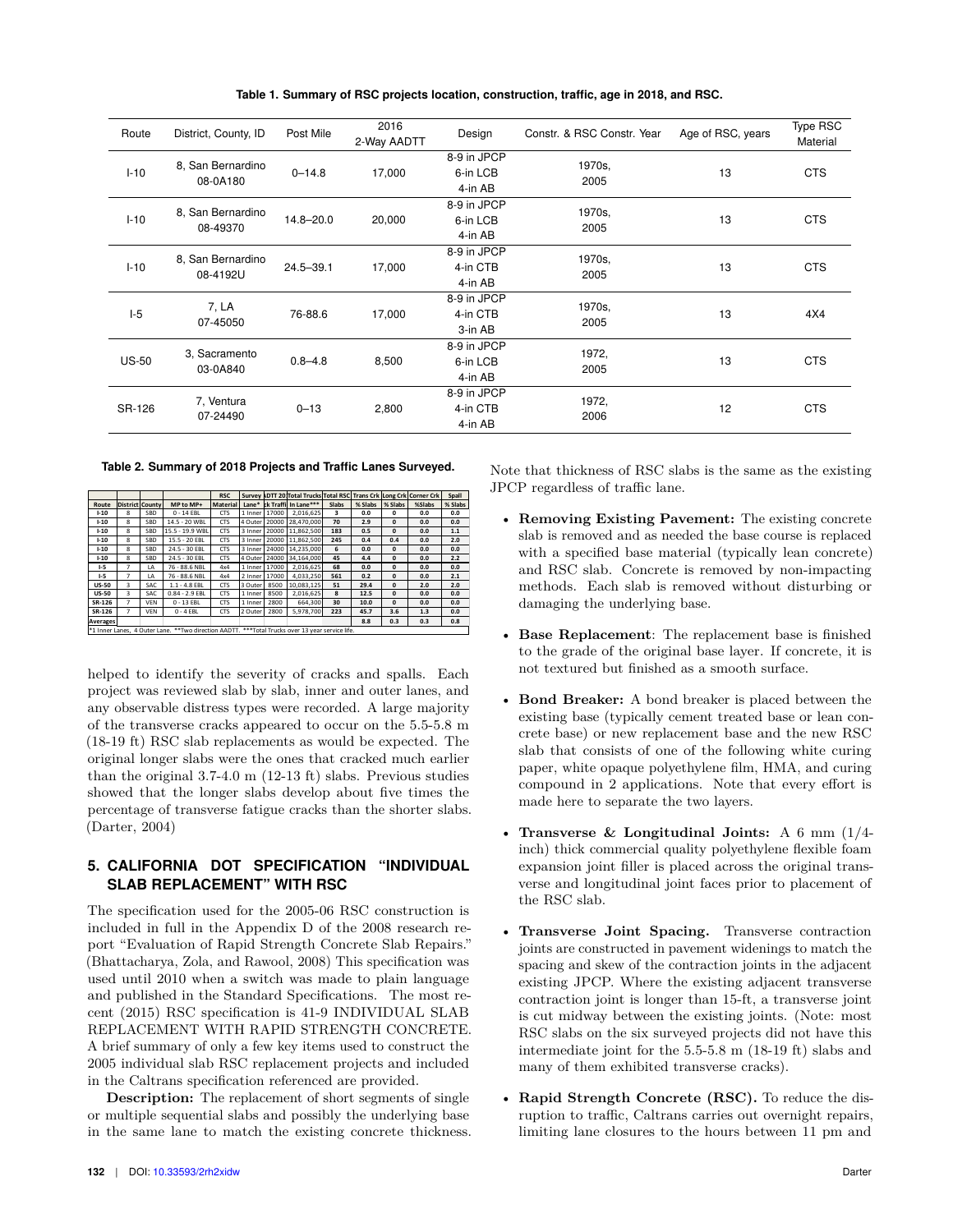5 am. Severely distressed concrete panels are removed and replaced with RSC during this limited time period. Only cement mixes that meet the early opening strength requirements within 2 to 4 hours after placement are used. RSC is a concrete made with hydraulic cement that develops opening age and 7-day specified modulus of rupture strengths.

- **–** RSC pavement must develop a minimum modulus of rupture of 2.758 MPa (400 psi) before opening to traffic.
- **–** RSC pavement must develop a minimum modulus of rupture of 4.137 MPa (600 psi) at 7 days after placement. (Note: If these strengths are not achieved there is a disincentive applied to the bid price.)
- **–** Note: Two RSC products were used on the projects in this survey: CTS and 4x4 and are described in the next section.

## **6. DESCRIPTION OF RSC SLAB MATERIALS**

A summary of information about CTS Rapid Set Concrete Mix used in the 2005 construction is provided below from the web site [\(website link\)](https://www.ctscement.com/product/rapid-set-cement?c=PAVEMENT%20&%20OVERLAYS&t=Professionals)

- **"Rapid Set® Cement, Rapid Hardening Hydraulic Cement**
- Use to create fast-setting concrete, mortar and grout. Inherent sulfate resistance and low shrinkage. Ready for service in 1 hour.
- "Rapid Set® Cement is a fast setting, high performance cement that provides faster return to service, high strength, and increased durability. Rapid Set Cement qualifies as very rapid hardening (VRH) per ASTM C1600 (Standard Specification for Hydraulic Cement). Use for highway pavements, bridges, runways, tunnels, tilt-up, precast, sidewalks, floors, and other applications. For larger jobs, batch Rapid Set Cement mixtures using conventional ready mix or volumetric mixer equipment. Conforms to: ASTM C1600."

Further information is provided by Bescher and Kim, 2019:

- "CTS" is Rapid Set® cement, a belitic calcium sulfoaluminate (csa) cement made by CTS Cement Mfg. Corp.
	- **–** Non-proprietary technology
	- **–** Rapid strength gain; opening strength (400 psi flex) in 1.5 hours
	- **–** Very low shrinkage
	- **–** High sulfate resistance
	- **–** ASR resistant
	- **–** Can be used in volumetric mixer (mobile mix) or transit mixer (ready mix)

A summary of information about 4x4 Concrete Mix used in the 2005 construction is provided below from the web site [\(website link\)](https://assets.master-builders-solutions.basf.com/en-us/4x4-concrete-comparison_ctif.pdf).

- "The 4x4 Concrete System in Practice To help agencies overcome these issues and meet the demands for fast-track pavement replacement and repairs, BASF has developed the 4x4 Concrete system, a patented, and economical method for achieving high-early strength. The 4x4 Concrete system is versatile, easy-to-place, achieves exceptional early strength, and is approved for use by a growing number DOT agencies.... Because the  $4x4$ Concrete system is made with locally available cements and aggregates, it can be developed by local concrete producers to meet the specific needs of transportation agencies and contractors. The secret to the development of very high early strength lies in the unique combination of BASF's Master Builders Solutions brand MasterGlenium® , MasterSet® DELVO and MasterSet® specialty admixtures."
- In summary,  $4 \times 4$  is a concrete system that uses portland cement, retarder, accelerator, and super-plasticizer.
	- **–** Patented technology; offered by multiple admixture suppliers
	- **–** Rapid strength gain; opening strength (400 psi flex) in 4 hours "4x4"
	- **–** Can be higher shrinkage if SRA isn't used (Type-III cement)
	- **–** Cannot be used in volumetric mixer (transit mix only)

# **7. BRIEF SUMMARY OF THE 2008 CONDITION SUR-VEY**

The survey was conducted in the field on 15 projects located from San Bernardino to Sacramento. All of these projects were multilane (most projects had 4 lanes in one direction) and had high AADT and AADTT volumes. Distress types identified and percent distressed RSC slabs are as follows (out of a total of 5,430 RSC slabs):

- Spalls and corner Breaks: 0.44% RSC slabs
- Mid-Panel and Surface Cracking: 0.81% RSC slabs
- Shrinkage cracking: 0.06% RSC slabs
- Other distress (Aggregate Pockets, Moving Slabs):  $0.06\%$ RSC slabs

These values are very low even for 3 years of service. The average percentage of distressed slabs with 4×4 cement was 1.61% and with CTS cement was 0.58 %. These RSC projects were in service for about 3 years on average with a very low rate of distress.

# **8. SUMMARY OF THE 2018 CONDITION SURVEY**

This follow up survey was conducted on 12 lanes of 6 of the original 15 projects using the latest (2018) video data available plus some actual field validation. Table [2](#page-2-1) summarizes the distress types identified and obtained for each of the traffic lanes and projects that included independent RSC slabs. These sections have all been in service for approximately 13 years and have carried from 0.7 to 34 million trucks in their respective lanes.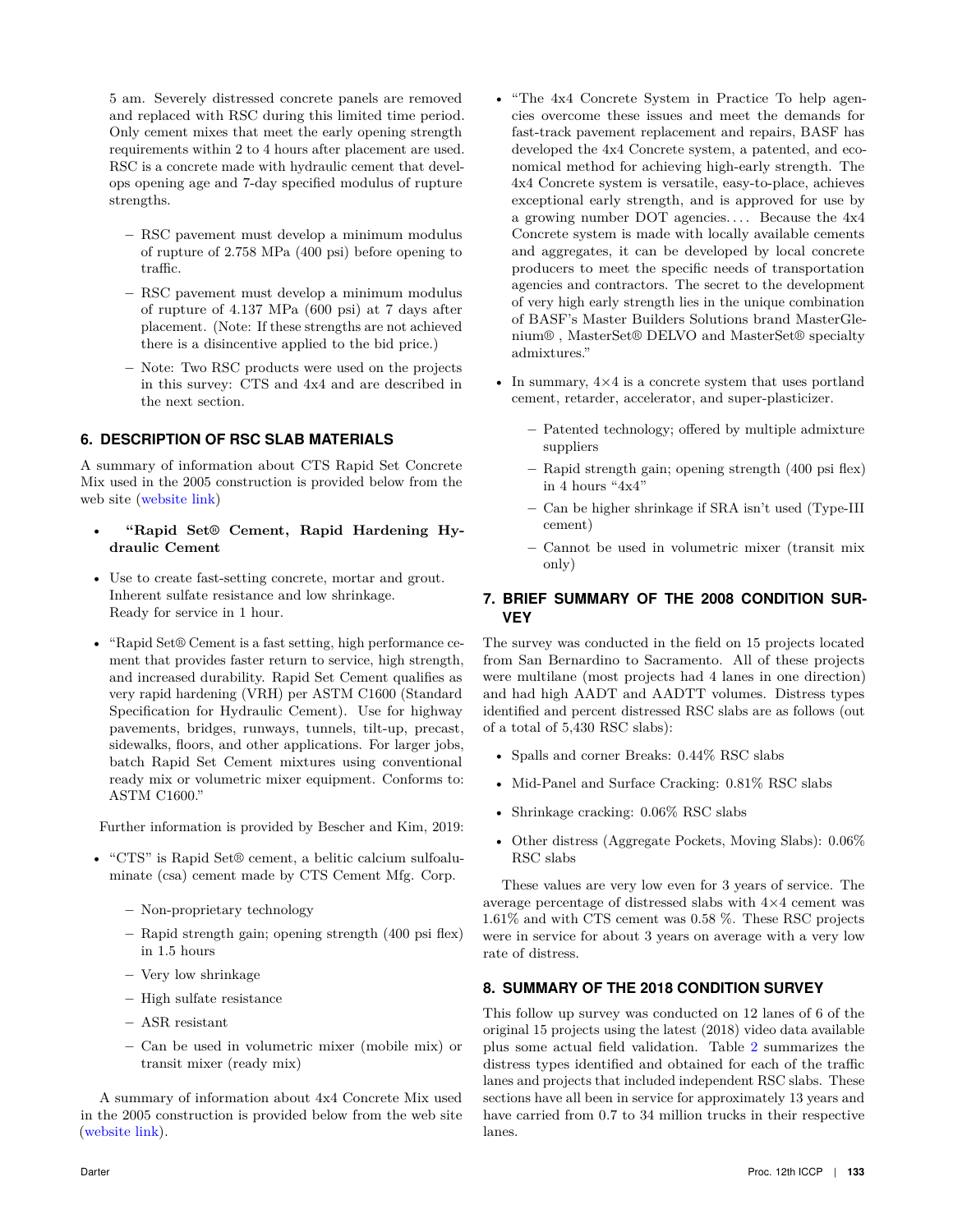<span id="page-4-0"></span>

**Fig. 1.** Summary of distress types identified in the California DOT RSC slab replacements after 13 years of service (2018).

### **1,493 RSC Replaced Slabs Were Surveyed**

Caltrans video images from six projects taken in the year 2018 were utilized. All of these projects were originally surveyed in 2008. These RSC slabs were located in all traffic lanes from the innermost lane  $(\#1)$  to the outermost lane (typically #4 and the heaviest truck trafficked lane).

#### **Distress Types Identified on the 2018 RSC Slabs**

Figure [1](#page-4-0) shows the overall extent of occurrence of these four types of distresses in the 2018 survey (see also Table [2](#page-2-1) results).

- Transverse mid-panel (fatigue) cracking: 8.8 percent slabs
- Longitudinal cracking: 0.3 percent slabs
- Corner cracking: 0.3 percent slabs
- Spalling along the transverse RSC/existing slab joint: 0.8 percent slabs

The most prevalent distress type in 2018 in the RSC slabs was transverse cracking as shown in Figure 1. Based on past studies including observations in the field and finite element stress analysis, these cracks are nearly always caused by top down fatigue damage from heavy repeated truck loadings. They are increased by the upward curling of slabs based on negative temperature gradients, moisture gradients, and builtin temperature gradients. Note that in addition, if the bond between the slab and concrete base course is reduced as typically caused by the "bond breaker" layer placed on the base, the slab will curl upward more causing higher top of slab stresses and more top down fatigue cracking. Thin slabs such as these that range from 200 to 230-mm (8-9 inch) are by far the most likely to develop transverse fatigue cracking. (Darter, 2017)

The overall average percent of RSC slabs with transverse cracking was 8.8 percent slabs including all 12 traffic lanes surveyed. The 2008 survey indicated 0.81 percent (but included other cracking also). So clearly, the number of transverse fatigue related mid-panel cracks has grown significantly over the 10-year period.

## **Transverse Cracking of Inner and Outer Traffic Lane**

The most informative results were obtained by summarizing the percent slabs transversely cracked in the outer truck lane

<span id="page-4-1"></span>

**Fig. 2.** RSC Transverse (Fatigue) cracking over 13 years of performance for inner and outer traffic lanes.

(typically lane #4) with those in all inner lanes (e.g., 1, 2, and 3 for a 4-lane facility). Figure [2](#page-4-1) shows a plot of the results.

- Outer truck lane percent transversely cracked: 21 percent. (20 million trucks)
- Inner lanes percent transversely cracked: 3 percent. (6 million trucks)

There was over 3 times the number of trucks in the outer lane than in the inner lanes. This resulted in far more topdown transverse fatigue cracking (e.g., 21% versus 3%) in the outer truck lanes than in the inner truck lanes.

Another interesting observation is that a large proportion of existing slabs that were replaced with the RSC slabs were the original longer 5.5 and 5.8 m (18-19 ft) joint random spaced slabs. The shorter 3.7 to 4.0 m (12-13 ft) slabs do not often crack transversely. All of the RSC slabs were placed on plastic sheeting bond breaker separating them from the CTB or LCB. Thus, the RSC slab and CTB/LCB could not form a monolithic bonded slab and this may result in higher upward curling (from moisture gradient and hourly temperature gradients) and higher top of slab bending stresses (from truck loads and slab weight). All this leads to creating a more rapid transverse top down fatigue crack development at least for these thin 200-223 mm (8-9 in) slabs.

#### **Longitudinal Cracking**

There were only very limited amounts of longitudinal cracking in the RSC slabs in 2018. A total percentage of RSC slabs with longitudinal cracking was only 0.3 percent. The percent in 2008 was not recorded separately due to its practically zero value. The cause of these few longitudinal cracks could range from slight settlement of a portion of the foundation to improper forming of the longitudinal joints.

### **Joint Spalling**

There were only very limited amounts of transverse or longitudinal joint spalling that occurred within the RSC slabs in 2018. There was much more spalling in the original old surrounding concrete slabs as would be expected for 40+ year old JPCP. The percent of joint spalling in the RSC slabs was only 0.8 percent. The 2008 survey combined corner cracking and spalls together and found the same 0.8 percent.

#### **Corner Cracking**

There were only very limited amounts of the corner cracking that occurred within the RSC slabs in 2018. A total percentage of RSC slabs with corner cracking was only 0.3 percent. The percent in 2008 was 0.44 percent (for both spalling and corner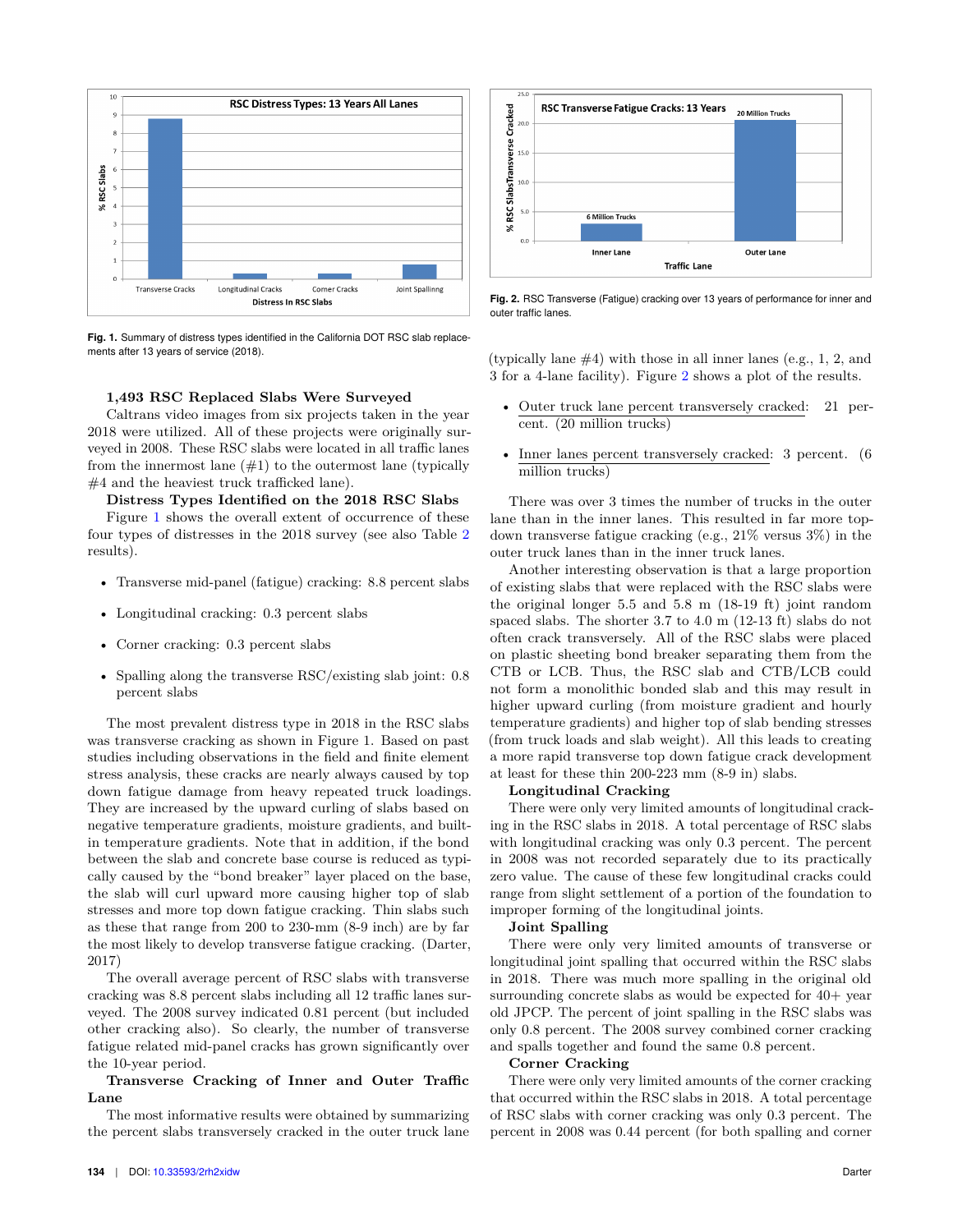<span id="page-5-0"></span>**Table 3. Summary of the performance of RSC material types over 13 years.**

| <b>RSC Material</b>         | Inner Lane Trucks | Inner Lane Trans. Cracks | Inner Lane Long. Cracks | Inner Lane Corner Cracks | Inner Lane Spalls |
|-----------------------------|-------------------|--------------------------|-------------------------|--------------------------|-------------------|
| 4x4 (1 Project: 629 slabs)  | 3.0 million       | $0.10\%$                 | $0.00\%$                | $0.00\%$                 | .05%              |
| CTS (5 Projects: 864 slabs) | .1 million        | $3.00\%$                 | $0.07\%$                | $0.00\%$                 | 0.50%             |

cracking). Placement and anchoring of dowel bars in wheel paths along transverse joints greatly helps to minimize corner cracking due to the dowel bar shear support when the corner is loaded by a heavy truck wheel.

## **9. PERFORMANCE OF THE TWO RSC SLAB CON-CRETE MATERIALS CTS AND 4X4**

The performance could not be directly compared as they exist on different projects and with widely varying truck traffic volumes. Having stated this, Table [3](#page-5-0) was compiled to illustrate the performance considering the inner lanes only, which included both materials. Outer lanes did not include both materials, so they could not be similarly compared. Note that the CTS RSC inner lanes have received 7 million trucks and the 4x4 RSC inner lanes have received 3 million trucks over the 13 years which explains the higher percent RSC CTS slabs transversely cracked. In summary, both the 4x4 and CTS RSC replacement slabs provided excellent performance over 13 years for these projects and there is no reason to expect they should not perform well for at least another  $10+$  years.

RSC slabs exhibited no observable durability distress. No "D" cracking, freeze-thaw damage, shrinkage cracking, or ASR was observed after 13 years of service. However, most of these six projects were located in lower elevations. Only one at about 3,000 ft had some freeze-thaw cycles. This finding of no durability issues is important in that the general impression is that RSC materials often develop durability problems over time. In 2008, there was only 0.06 percent slabs with shrinkage cracks. None were observed during the 2018 video survey or during the field visual observations of the RSC projects.

## **10. DISTRESS NOT INCLUDED AND FIELD SURVEY**

It was not possible to evaluate the following distresses in the RSC slabs using the Caltrans video survey: transverse joint faulting magnitude, underlying joint deterioration, erosion or loss of support beneath slab corners, surface map cracking, surface scaling, and surface texture. Thus, it was necessary to conduct a visual field survey of many of the slabs to verify firsthand the condition of the RSC slabs.

A field survey was conducted and photos taken from along the shoulder of 5 RSC projects in July 2019. The survey of 5 of the 6 RSC projects did not find any significant joint faulting, pumping of materials onto the shoulder, surface map cracking or surface scaling. The surface texture of the mostly diamond ground RSC slabs was observed to be excellent after 14 years. Photos of typical RSC slabs are shown in Figures [3](#page-5-1) and [4.](#page-5-2)

## **11. SURVIVAL ANALYSIS**

A key question to be addressed is "What is the mean longevity of the RSC slab repairs for these projects?" The latest 13-year performance survey provides the data but given the differences in truck loadings between the inner low truck lanes and outer high truck lanes (a factor of 3 times more), and the fact that

<span id="page-5-1"></span>

**Fig. 3.** Highway I-10 EB direction (PM 0-39), near San Bernardino showing two 14-year old RSC slabs in Lane #4 (outer lane).

<span id="page-5-2"></span>

**Fig. 4.** Highway I-10 EB direction (PM 76-88), near San Bernardino showing a closeup of a 14-year old diamond ground transverse joint RSC slab in Lane #4 (outer lane). Very good RSC durability as shown here was found at all sites.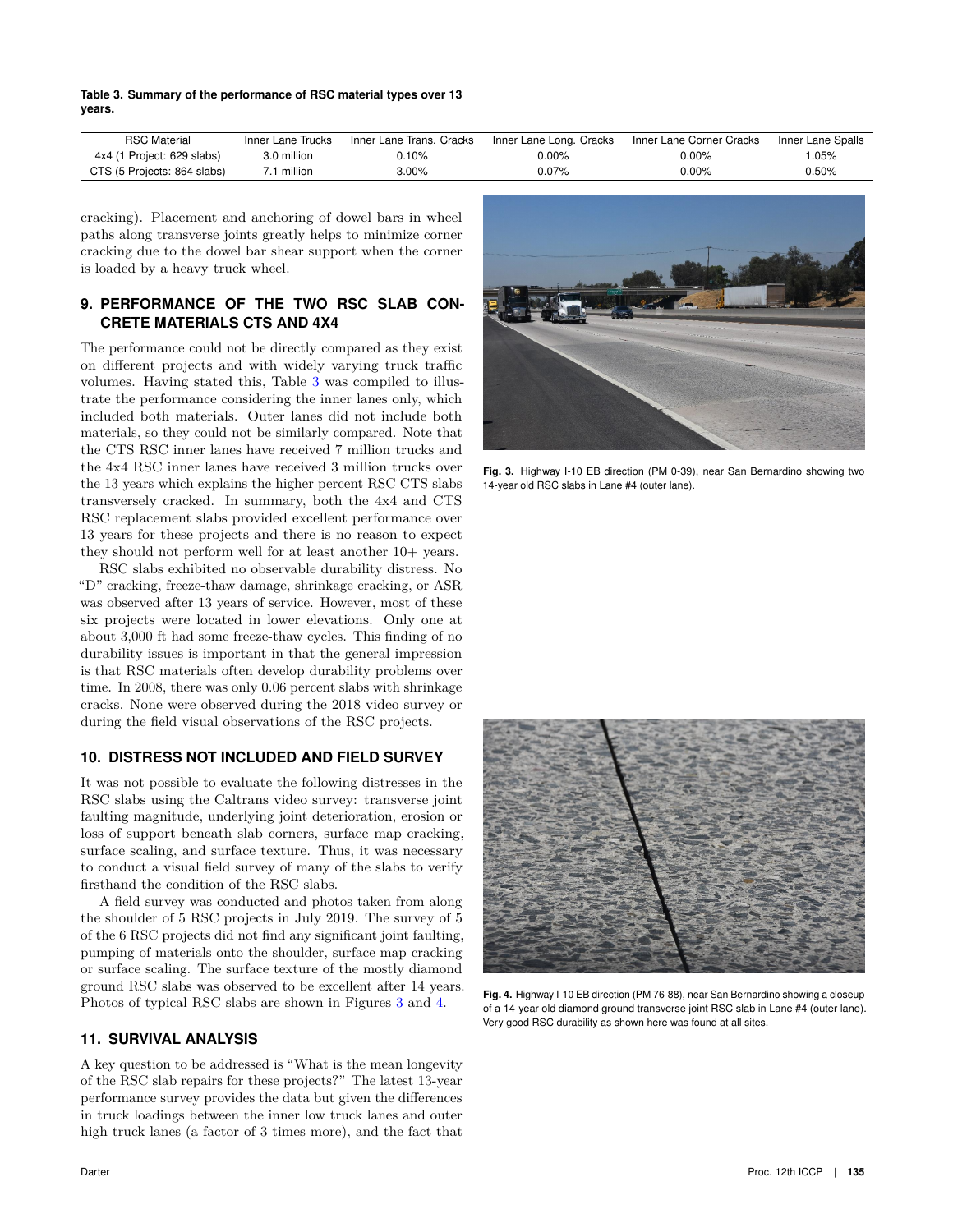the RSC slab thicknesses were the same, the survival analysis must be considered separately for these different lanes.

First of all, from a durability standpoint, there was no difference from a performance standpoint between the inner and outer lanes or RSC material type. All lanes and both materials showed excellent RSC concrete durability performance with no significant distress type or amount occurring in the 13-year old RSC slabs. The 2019 field validation, previously described, verified that there were no observable durability issues on any of the 5 projects included.

#### **Inner Traffic Lane Survivability**

Eight of the total 12 traffic lanes were considered "inner" lanes with lower truck traffic (mean total trucks/lane was 6 million over 13 years). The average percent transverse cracking for these inner lanes was  $3.0\%$  (ranged from 0 to  $12.5\%$ ). Six of these inner lanes had  $\langle 1\%$  of any kind of distress but two lanes had 10 and 12.5% transverse cracking. These two lanes may have had higher than the estimated truck traffic over the past 13 years or some unusual design difference. Given their current 13-year excellent condition and lower truck traffic these inner lanes can be expected to exhibit more than 20 years of service before any significant amounts of distress develop.

#### **Outer Traffic Lane Survivability**

Four of the total 12 traffic lanes were considered "outer" lanes with higher truck traffic (average was 20 million trucks). The average percent transverse cracking for these outer lanes was  $21\%$  (3 to  $46\%$ ). This is 7 times greater than the cracking in the inner lanes. The truck traffic was 20 million on the outer lanes compared to 6 million in the inner lanes.

In summary, from an RSC material durability standpoint, both the inner and outer traffic lanes show a similar survivability of 13+ years, likely more than 20-years. From a structural standpoint, the relatively thin RSC slabs in the outer heavy truck lanes show about a 13-year service life or until >20% RSC slabs show transverse fatigue cracking.

## **12. RSC MATERIAL PERFORMANCE**

The RSC material properties are key factors in longevity for any slab material. Both CTS and 4x4 materials were used on these projects and both produced excellent performance. The only significant distress that occurred for both of these materials was transverse fatigue cracking which is affected largely by truck traffic, slab thickness and joint spacing, as well as slab strength and modulus. As far as is known, the CTS and 4x4 met or exceeded the Caltrans strength specification of 2.758 MPa (400 psi) at 2 hours. The RSC replacement slabs are relatively thin and were debonded from the LCB/CTB base course due to the debonding material and thus the occurrence of top-down transverse fatigue cracking is not surprising given the level of truck traffic.

## **13. RECOMMENDATIONS FOR IMPROVED RSC SLAB PERFORMANCE**

The current California specification Section 41-9 INDIVID-UAL SLAB REPLACEMENT WITH RAPID STRENGTH CONCRETE is very comprehensive and effective. In addition, the California DOT Concrete Pavement Guide (2015) provides valuable design recommendations for individual slab replacement. These documents were recently selected as an effective national "Best Practice" for slab replacement for States to

The most significant distress to occur was transverse (topdown) fatigue cracking. Since the occurrence of transverse top down cracking that occurred appeared to mostly be on the longer random slabs (5.5-5.8 m versus 3.7-4 m), it is recommended to shorten this joint spacing with an intermediary joint. This criterion was implemented into the Caltrans specification in 2005, 2010 and the latest in 2015 in section 41-9 INDIVIDUAL SLAB REPLACEMENT WITH RAPID STRENGTH CONCRETE. As mentioned however, there was only a few intermediary joints provided on the RSC replaced slabs included in this study.

In addition, if the existing slabs are 200 to 223-mm (8-9 inch) on a given JPCP project, then consider the continuous replacement approach at 250-mm (10 inch) or thicker on lanes carrying most of the heavy truck traffic. The inner lanes RSC slab thickness may not need to be increased as they normally do not carry many trucks. This along with shortening joint spacing will minimize and control the only significant distress type that has developed on the RSC slabs.

## **14. OTHER RSC PROJECTS**

There are many additional RSC projects in California. It would be of interest to survey those RSC projects located in heavy freeze regions of the state to see if large numbers of freezethaw cycles will impact the durability of the RSC material. There have been reports of surface durability problems of a few RSC projects such as the one described by Van Dam and Dufalla 2018 where variability of materials and construction was believed to be high. Certainly, quality construction in all aspects is key to good performing RSC slabs. If construction quality is deficient there may likely be additional distresses develop.

## **15. "RANDOM SLAB REPLACEMENT" VERSUS "CON-TINUOUS REPLACEMENT"**

The six RSC projects with 12 lanes surveyed in this study included what Caltrans defines as "random slab replacements". These RSC slabs all maintained the same base type, slab thickness and joint spacings of the existing pavement. These are specified as California DOT, Section 41-9: Individual Slab Replacement, ISR. There is also a Caltrans "continuous slab replacement" procedure with RSC. (California DOT Section 40-5 Jointed Plain Concrete Pavement With Rapid Strength Concrete, JPCP-RSC). "Continuous slab replacement" for RSC allows the increase in slab thickness, replacement of the base course, use of dowels, shorter joint spacing (e.g., 4.27 m (14 ft) standard), and the removal of all existing old fatigue damaged concrete in the traffic lane, because it has a much higher likelihood of cracking than new RSC slabs.

The results from this study shows that both the "random slab replacement" approach may work best on the inner (lower truck volume) lanes and the "continuous slab replacement" approach would work better on the outer (higher truck volume) lanes.

**ACKNOWLEDGMENTS.** This document was prepared by Dr. Michael I. Darter, Emeritus Professor of Civil & Environmental Engineering, University of Illinois Urbana-Champaign. Funding for this work was provided by the CTS Corporation, Garden Grove,